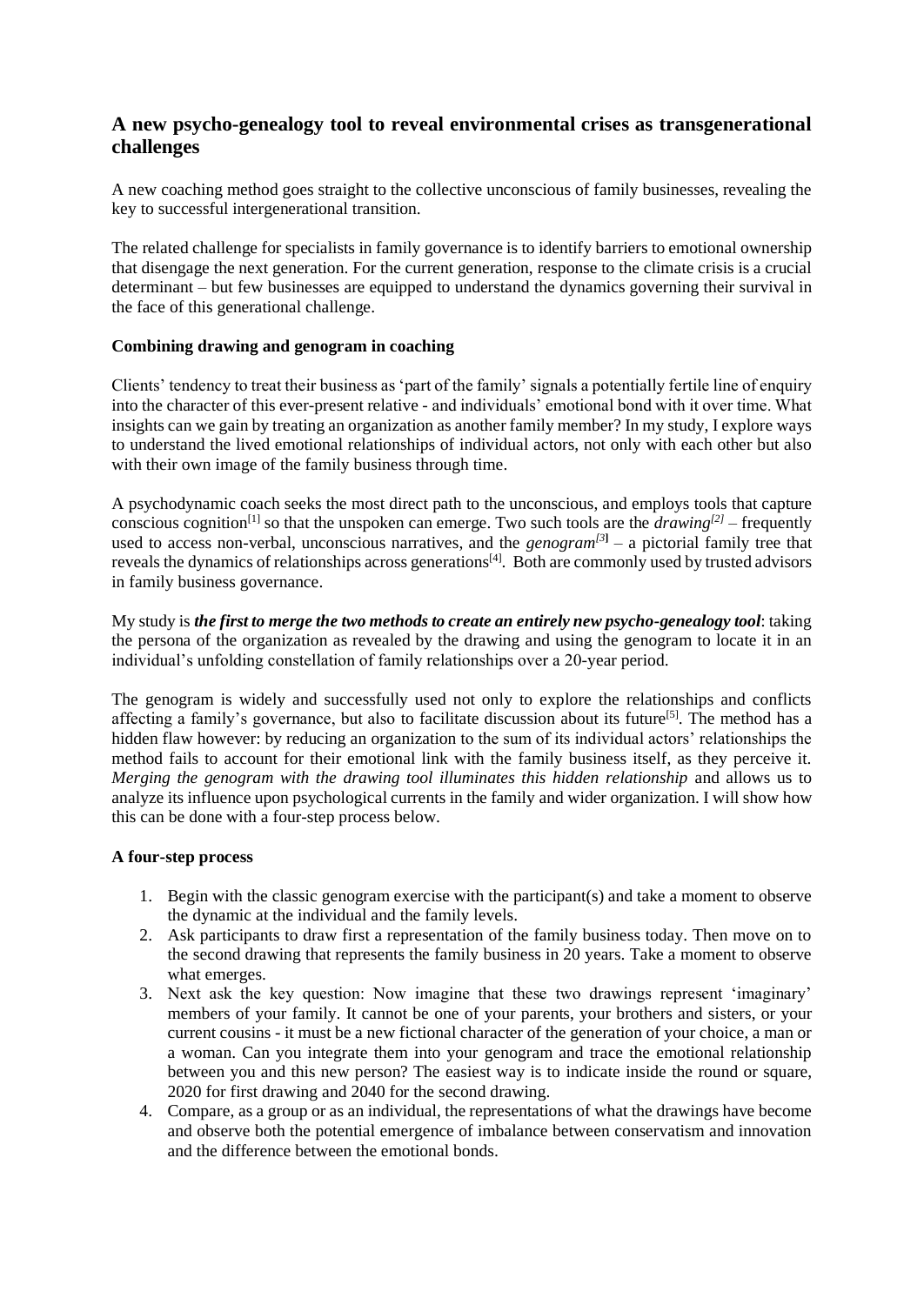

Figure 1. An example of a drawing merged with the genogram

Figure 1 shows one of the drawings from my study. The Family Business today (marked by "1" in a rectangle) is represented by an old man from the earlier generation with a slightly conflictual relationship with the interviewee. The Family Business in 20 years is depicted as a young lady with a fusional emotional bond with the interviewee.

The participants in my study were drawn from French entrepreneurial families across a wide range of sectors. Several family members from each organization, balanced evenly by gender, took part. Without priming participants around environmental issues, we were eager to see whether this theme would emerge throughout the process – and most importantly, where. I highlight two opposing forces identified from my study below.

## **Older masculine vs youthful feminine representations**<sup>9</sup>

- 1. We were surprised when our preliminary interview revealed that *hardly any participants named the environment among their personal values.*
- 2. Their drawings however told a different story. Most depicted the business in its current incarnation as *dark and polluting* – more so than in reality – while in 20 years the picture had transformed to *a bright persona* in harmony with nature.
- 3. The story became even more interesting when these characters took their place in the genogram. *The darker*, polluting organization almost always *emerged as masculine*, a number of generations *in the past*. The ecologically optimistic *future projection was represented as young and feminine*.
- 4. Without exception, participants revealed a *stronger emotional bond with this youthful feminine representation* in the future, than with the older masculine figure in the past.
- 5. The climate crisis is confirmed as a locus of emotional ownership, and potential catalyst for younger generations breaking with the family business. Failure to take the environment into account in the 20-year strategy impacts emotional ownership, with *potential for rupture within the family* itself.

#### **The conservative vs the innovative**

1. Viewed through a depth psychology lens, the constellations mirrored the Jungian archetypes of *animus* and *anima* with striking regularity<sup>[6]</sup>. Applied to organizations, *animus* (masculine)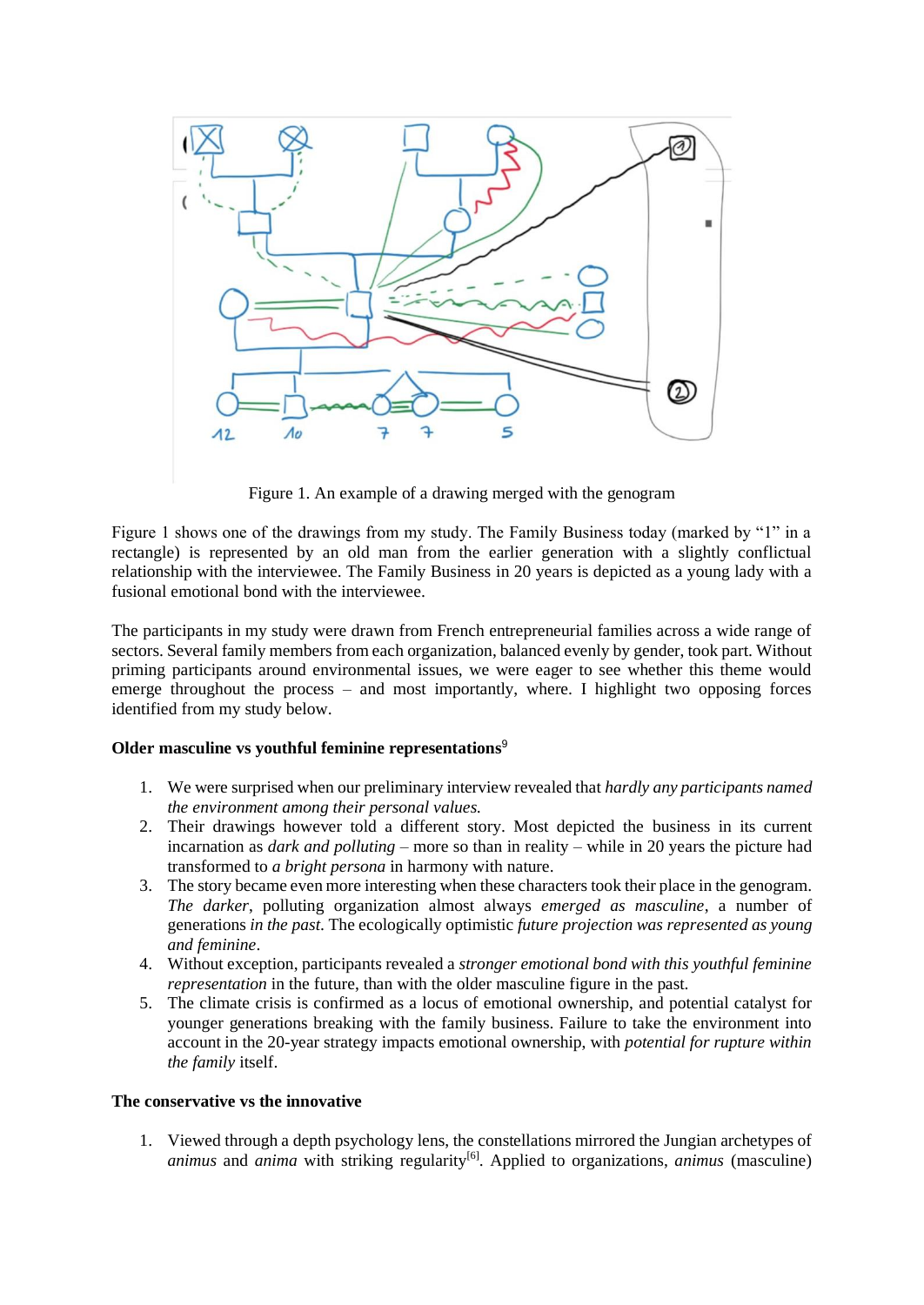represents order, direction, goals and planning whilst *anima* (feminine) represents creativity and innovation.<sup>[7]</sup>

- 2. The participants' drawings tend toward symbolism rather than realism; dramatically exaggerating both negative and positive qualities. The radical difference between the two positions reliably points to Klein's classic *splitting* of anxieties and defenses (see Figure 2 below).[9] The greater the disparity between the two positions, *the greater the imbalance between conservative and innovative forces* within the organization's unconscious.
- 3. Participants depicted *anima* appearing as a young feminine presence as environmental harmony. The relationship with this figure emerged overwhelmingly as more positive than with the *animus* figure. Thus the latent entrepreneurial orientation surfaces as *a call to creativity* in the face of the environmental crisis.



Figure 2. Klein Paranoid-Schizoid (PS) and Depressive (D) positions

## **Environment crisis: Obstacles or calling?**

The emerging insights into emotional bonds and schisms provided a framework for analysis with clients, facilitating a deep dive into their emotional ownership and potential misalignments with the family quest.

Success in family business transitions can be intimately linked to unconscious societal and generational challenges. Currently the environmental crisis is predominant in the collective unconscious, but *any* such issue may manifest as a major threat to family unity and an organization's resilience if not welladdressed.

This new approach forms the blueprint for a powerful intervention for family governance consultants specializing in lifecycle and intergenerational transitions. Where environmental and other collective issues appear as a catalyst for either rupture or renewal in an entrepreneurial family, the business is treated not as an object but as a *subject,* inquiring into its unconscious needs as a gestalt entity and allowing the relationship with its actors to emerge. By revealing the unconscious dynamics of conservative and innovative forces, advisors can guide clients to restore balance, and discover the key to their entrepreneurial orientation.